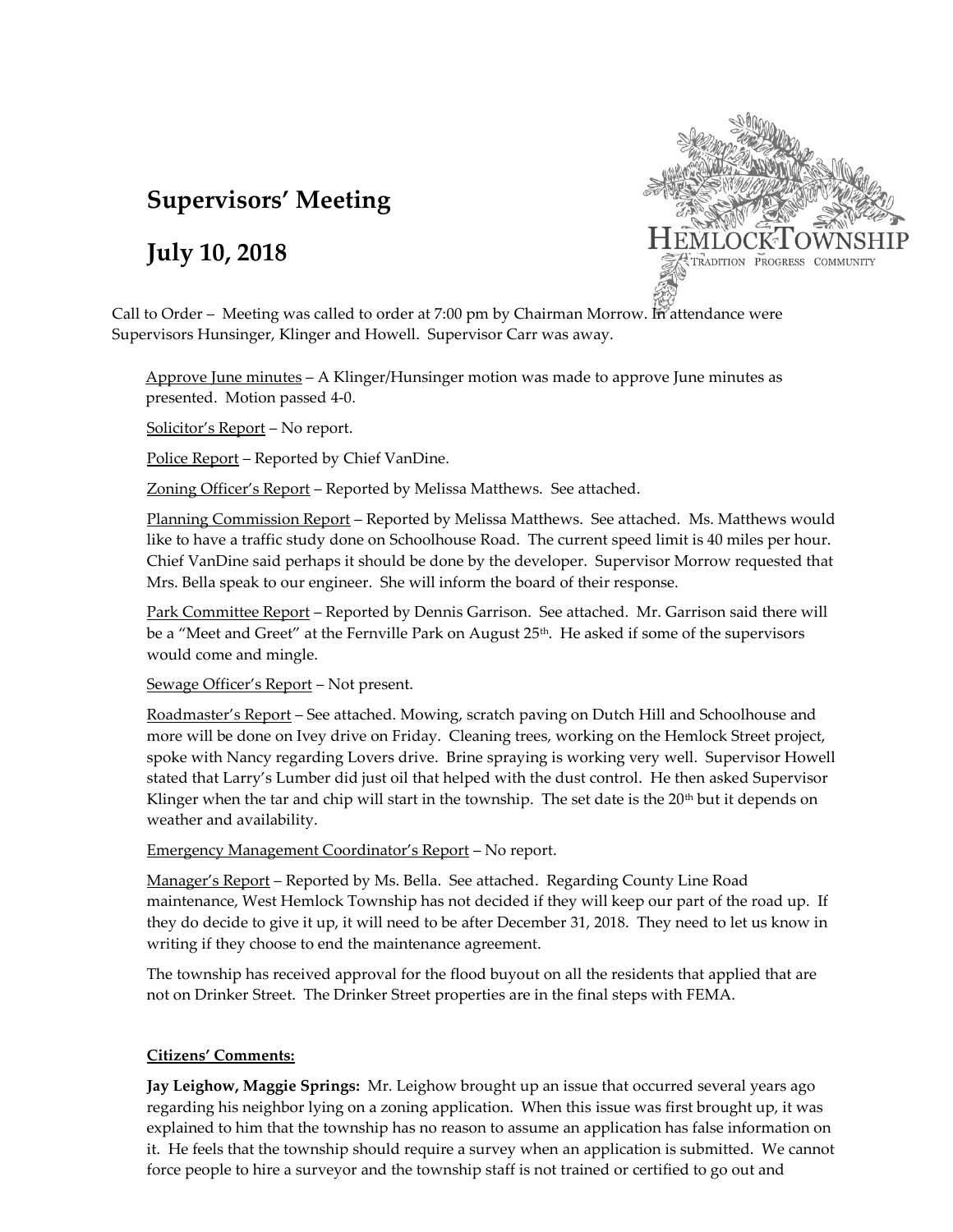measure properties. Mr. Leighow does not feel it is a civil issue as he was originally told. Supervisor Morrow expressed again it is not something we can get involved in.

**Julie Klinger, Maggie Springs:** Ms. Klinger has been doing a history on the township and traced down the antlers that hung in a tree in the township. She asked permission to pursue this and bring them back to Hemlock. Ms. Klinger reached out and looked for grants to better the roads. She offered to assist the township with researching and applying for these types of grants. She stated that they should go towards work on the dirt roads. Supervisor Klinger discussed the brine that was put down on the dirt roads. She felt it did not work. Supervisor Howell offered to assist her in grant searching. Supervisor Klinger stated that was fine, but Ms. Klinger needs to bring him information to make sure that the grant is applicable to the township and has not been applied for in the past and rejected. Supervisor Howell did not feel that it needed to be presented to Supervisor Klinger first. Spirited discussion followed. It was decided that Ms. Klinger will research and keep Supervisors Klinger and Howell in the loop.

**Reverend Greg Moore, Fernville:** Mentioned the grants the township has been getting for Hemlock Street. The citizens do need to do their part in helping with the grant process. Mr. Moore also asked if there was a fireworks ordinance. Ms. Matthews stated that the state law has changed regarding what type of fireworks can be used. If it is too close to a structure, the police need to be called. It would help if the information supplied to the police included the person's name and location of the fireworks.

#### **Old Business:**

1. *Discussion on Vanderslice Cemetery* – Mrs. Bella went to the court house and still could not find the owner of the Vanderslice cemetery. There is a church that may want to take care of the cemetery. Adult probation may help with the cleanup. Dennis Garrison told Mrs. Bella that he knows someone familiar with the cemetery history and he will put her in touch with Mrs. Bella.

#### **New Business:**

- *2. Consideration of a Conditional Use Application to Permit 18 Townhouses along Schoolhouse Road in the General Commercial District –* Action was taken during the public hearing and the board gave conditional approval based on approval of the final subdivision land development plan and the issuance of the zoning permit.
- 3. *Consideration of Preliminary/Final Subdivision/Land Development Plan and Waiver Requests for the Schoolhouse Road Townhouses* – The waiver requests are as follows**:** the monuments and markers will be set when construction is finished due to the high possibility of disturbance on the site during construction. Certification will be placed on the "As-Built Plans"; 10-foot radius will be provided; estimated costs will be provided for the water main extension. Design plans of the water main extension will be provided as soon as Suez completes them; the pave of Schoolhouse Road will be considered as "impervious" in the pre-development Storm Water Analysis; the emergency spillway is less than one foot above the 100-year design water surface elevation; proposed basin will be built in accordance with the infiltration requirements as specified by PA DEP. Infiltration volumes will be as specified in PCSM Report; and due to configuration of development, pedestrian walkways will not be provided. The engineer signed off and planning